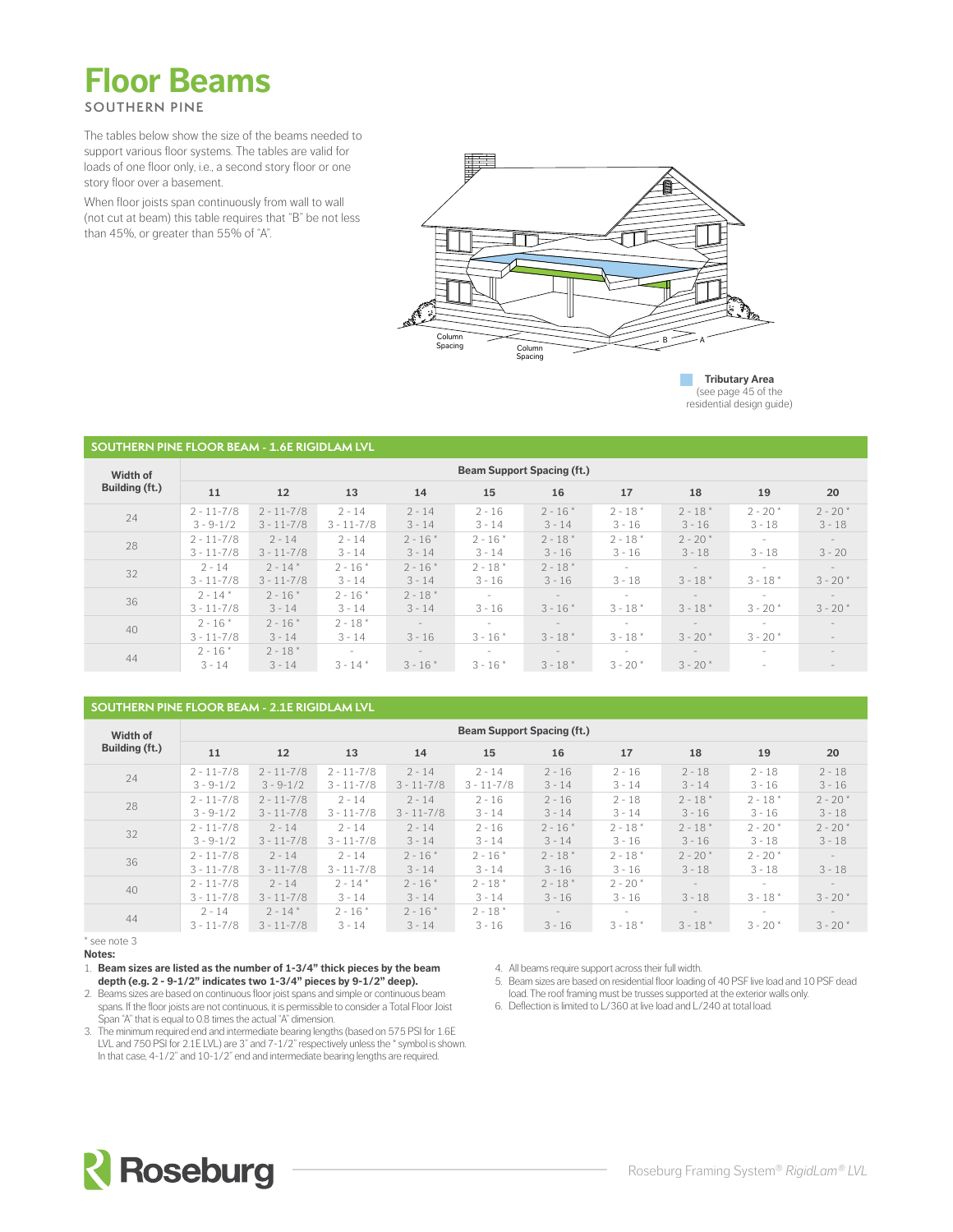# **1-Story Garage Door Headers**

**SOUTHERN PINE**

The tables indicate the appropriate size header for various roof truss spans with 2' soffit. If the soffit is greater than 2', additional engineering is necessary.



residential design guide)

| <b>Roof Loading</b>        |    |                                | Snow - 115%                |                      |                                |                            |                       |                                 |                       |                       |  |  |  |  |
|----------------------------|----|--------------------------------|----------------------------|----------------------|--------------------------------|----------------------------|-----------------------|---------------------------------|-----------------------|-----------------------|--|--|--|--|
|                            |    |                                | 25 PSF LL + 20 PSF DL      |                      |                                | 30 PSF LL + 20 PSF DL      |                       |                                 | 40 PSF LL + 20 PSF DL |                       |  |  |  |  |
| <b>Rough Opening (ft.)</b> |    | $9' - 3''$                     | $16' - 3''$                | $18' - 3''$          | $9' - 3''$                     | $16' - 3''$                | $18 - 3$              | $9' - 3''$                      | $16'-3''$             | $18 - 3"$             |  |  |  |  |
|                            | 20 |                                | $2 - 14$<br>$3 - 11 - 7/8$ | $2 - 16$<br>$3 - 14$ | $2 - 9 - 1/2$<br>$3 - 9 - 1/2$ | $2 - 14$<br>$3 - 11 - 7/8$ | $2 - 16$<br>$3 - 14$  | $2 - 9 - 1/2$<br>$3 - 9 - 1/2$  | $2 - 16$<br>$3 - 14$  | $2 - 18$<br>$3 - 14$  |  |  |  |  |
| <b>Roof Truss</b>          | 24 | $2 - 9 - 1/2$<br>$3 - 9 - 1/2$ | $2 - 14$<br>$3 - 11 - 7/8$ | $2 - 16$<br>$3 - 14$ | $2 - 9 - 1/2$<br>$3 - 9 - 1/2$ | $2 - 16$<br>$3 - 14$       | $2 - 18$<br>$3 - 14$  | $2 - 9 - 1/2$<br>$3 - 9 - 1/2$  | $2 - 16$<br>$3 - 14$  | $2 - 18$<br>$3 - 16$  |  |  |  |  |
| Span with<br>2' Soffit     | 28 | $2 - 9 - 1/2$<br>$3 - 9 - 1/2$ | $2 - 16$<br>$3 - 14$       | $2 - 18$<br>$3 - 14$ | $2 - 9 - 1/2$<br>$3 - 9 - 1/2$ | $2 - 16$<br>$3 - 14$       | $2 - 18$<br>$3 - 14$  | $2 - 9 - 1/2$<br>$3 - 9 - 1/2$  | $2 - 18$<br>$3 - 14$  | $2 - 20*$<br>$3 - 16$ |  |  |  |  |
| Assumed                    | 32 | $2 - 9 - 1/2$<br>$3 - 9 - 1/2$ | $2 - 16$<br>$3 - 14$       | $2 - 18$<br>$3 - 16$ | $2 - 9 - 1/2$<br>$3 - 9 - 1/2$ | $2 - 18$<br>$3 - 14$       | $2 - 20$<br>$3 - 16$  | $2 - 11 - 7/8$<br>$3 - 9 - 1/2$ | $2 - 20*$<br>$3 - 16$ | $2 - 22*$<br>$3 - 18$ |  |  |  |  |
| 36                         |    | $2 - 9 - 1/2$<br>$3 - 9 - 1/2$ | $2 - 18$<br>$3 - 14$       | $2 - 20$<br>$3 - 16$ | $2 - 9 - 1/2$<br>$3 - 9 - 1/2$ | $2 - 18$<br>$3 - 14$       | $2 - 20*$<br>$3 - 16$ | $2 - 11 - 7/8$<br>$3 - 9 - 1/2$ | $2 - 20*$<br>$3 - 16$ | $2 - 22*$<br>$3 - 18$ |  |  |  |  |
|                            |    |                                |                            |                      |                                | <b>Non-Snow - 125%</b>     |                       |                                 |                       |                       |  |  |  |  |

| <b>Roof Loading</b>        |    |                                | 20 PSF LL + 15 PSF DL            |                            |                                | 20 PSF LL + 20 PSF DL      |                            | 20 PSF LL + 25 PSF DL          |                            |                      |  |
|----------------------------|----|--------------------------------|----------------------------------|----------------------------|--------------------------------|----------------------------|----------------------------|--------------------------------|----------------------------|----------------------|--|
| <b>Rough Opening (ft.)</b> |    | $9' - 3''$                     | $16' - 3''$                      | $18' - 3''$                | $9' - 3''$                     | $16' - 3''$                | $18 - 3"$                  | $9' - 3''$                     | $16'-3''$                  | $18 - 3"$            |  |
|                            | 20 | $2 - 9 - 1/2$<br>$3 - 9 - 1/2$ | $2 - 11 - 7/8$<br>$3 - 11 - 7/8$ | $2 - 14$<br>$3 - 11 - 7/8$ | $2 - 9 - 1/2$<br>$3 - 9 - 1/2$ | $2 - 14$<br>$3 - 11 - 7/8$ | $2 - 14$<br>$3 - 11 - 7/8$ | $2 - 9 - 1/2$<br>$3 - 9 - 1/2$ | $2 - 14$<br>$3 - 11 - 7/8$ | $2 - 16$<br>$3 - 14$ |  |
| <b>Roof Truss</b>          | 24 | $2 - 9 - 1/2$<br>$3 - 9 - 1/2$ | $2 - 14$<br>$3 - 11 - 7/8$       | $2 - 14$<br>$3 - 11 - 7/8$ | $2 - 9 - 1/2$<br>$3 - 9 - 1/2$ | $2 - 14$<br>$3 - 11 - 7/8$ | $2 - 16$<br>$3 - 14$       | $2 - 9 - 1/2$<br>$3 - 9 - 1/2$ | $2 - 14$<br>$3 - 11 - 7/8$ | $2 - 16$<br>$3 - 14$ |  |
| Span with<br>2' Soffit     | 28 | $2 - 9 - 1/2$<br>$3 - 9 - 1/2$ | $2 - 14$<br>$3 - 11 - 7/8$       | $2 - 16$<br>$3 - 14$       | $2 - 9 - 1/2$<br>$3 - 9 - 1/2$ | $2 - 14$<br>$3 - 11 - 7/8$ | $2 - 16$<br>$3 - 14$       | $2 - 9 - 1/2$<br>$3 - 9 - 1/2$ | $2 - 14$<br>$3 - 14$       | $2 - 16$<br>$3 - 14$ |  |
| Assumed                    | 32 | $2 - 9 - 1/2$<br>$3 - 9 - 1/2$ | $2 - 14$<br>$3 - 11 - 7/8$       | $2 - 16$<br>$3 - 14$       | $2 - 9 - 1/2$<br>$3 - 9 - 1/2$ | $2 - 14$<br>$3 - 14$       | $2 - 16$<br>$3 - 14$       | $2 - 9 - 1/2$<br>$3 - 9 - 1/2$ | $2 - 16$<br>$3 - 14$       | $2 - 18$<br>$3 - 16$ |  |
| 36                         |    | $2 - 9 - 1/2$<br>$3 - 9 - 1/2$ | $2 - 14$<br>$3 - 14$             | $2 - 16$<br>$3 - 14$       | $2 - 9 - 1/2$<br>$3 - 9 - 1/2$ | $2 - 16$<br>$3 - 14$       | $2 - 18$<br>$3 - 14$       | $2 - 9 - 1/2$<br>$3 - 9 - 1/2$ | $2 - 16$<br>$3 - 14$       | $2 - 18$<br>$3 - 16$ |  |

### **SOUTHERN PINE 1 STORY – 2.1E RIGIDLAM® LVL**

| <b>Roof Loading</b>        |    |                                | Snow - $115%$                    |                            |                                |                                  |                            |                                |                            |                      |  |  |  |  |
|----------------------------|----|--------------------------------|----------------------------------|----------------------------|--------------------------------|----------------------------------|----------------------------|--------------------------------|----------------------------|----------------------|--|--|--|--|
|                            |    |                                | 25 PSF LL + 20 PSF DL            |                            |                                | 30 PSF LL + 20 PSF DL            |                            | 40 PSF LL + 20 PSF DL          |                            |                      |  |  |  |  |
| <b>Rough Opening (ft.)</b> |    | $9' - 3''$                     | $16' - 3''$                      | $18' - 3''$                | $9' - 3''$                     | $16' - 3''$                      | $18 - 3"$                  | $9' - 3''$                     | $16'-3''$                  | $18 - 3"$            |  |  |  |  |
|                            | 20 | $2 - 9 - 1/2$<br>$3 - 9 - 1/2$ | $2 - 11 - 7/8$<br>$3 - 11 - 7/8$ | $2 - 14$<br>$3 - 11 - 7/8$ | $2 - 9 - 1/2$<br>$3 - 9 - 1/2$ | $2 - 11 - 7/8$<br>$3 - 11 - 7/8$ | $2 - 14$<br>$3 - 11 - 7/8$ | $2 - 9 - 1/2$<br>$3 - 9 - 1/2$ | $2 - 14$<br>$3 - 11 - 7/8$ | $2 - 16$<br>$3 - 14$ |  |  |  |  |
| <b>Roof Truss</b>          | 24 | $2 - 9 - 1/2$<br>$3 - 9 - 1/2$ | $2 - 14$<br>$3 - 11 - 7/8$       | $2 - 14$<br>$3 - 11 - 7/8$ | $2 - 9 - 1/2$<br>$3 - 9 - 1/2$ | $2 - 14$<br>$3 - 11 - 7/8$       | $2 - 14$<br>$3 - 14$       | $2 - 9 - 1/2$<br>$3 - 9 - 1/2$ | $2 - 14$<br>$3 - 11 - 7/8$ | $2 - 16$<br>$3 - 14$ |  |  |  |  |
| Span with<br>2' Soffit     | 28 | $2 - 9 - 1/2$<br>$3 - 9 - 1/2$ | $2 - 14$<br>$3 - 11 - 7/8$       | $2 - 16$<br>$3 - 14$       | $2 - 9 - 1/2$<br>$3 - 9 - 1/2$ | $2 - 14$<br>$3 - 11 - 7/8$       | $2 - 16$<br>$3 - 14$       | $2 - 9 - 1/2$<br>$3 - 9 - 1/2$ | $2 - 16$<br>$3 - 14$       | $2 - 18$<br>$3 - 14$ |  |  |  |  |
| <b>Assumed</b>             | 32 | $2 - 9 - 1/2$<br>$3 - 9 - 1/2$ | $2 - 14$<br>$3 - 11 - 7/8$       | $2 - 16$<br>$3 - 14$       | $2 - 9 - 1/2$<br>$3 - 9 - 1/2$ | $2 - 14$<br>$3 - 11 - 7/8$       | $2 - 16$<br>$3 - 14$       | $2 - 9 - 1/2$<br>$3 - 9 - 1/2$ | $2 - 16$<br>$3 - 14$       | $2 - 18$<br>$3 - 16$ |  |  |  |  |
| 36                         |    | $2 - 9 - 1/2$<br>$3 - 9 - 1/2$ | $2 - 14$<br>$3 - 11 - 7/8$       | $2 - 16$<br>$3 - 14$       | $2 - 9 - 1/2$<br>$3 - 9 - 1/2$ | $2 - 16$<br>$3 - 14$             | $2 - 18$<br>$3 - 14$       | $2 - 9 - 1/2$<br>$3 - 9 - 1/2$ | $2 - 18$<br>$3 - 14$       | $2 - 20$<br>$3 - 16$ |  |  |  |  |
|                            |    |                                | $N$ on- $S$ now - 1250/          |                            |                                |                                  |                            |                                |                            |                      |  |  |  |  |

| <b>Roof Loading</b>        |    | ייטוו שוויט<br>----            |                                  |                                  |                                |                                  |                            |                                |                                  |                            |  |  |  |
|----------------------------|----|--------------------------------|----------------------------------|----------------------------------|--------------------------------|----------------------------------|----------------------------|--------------------------------|----------------------------------|----------------------------|--|--|--|
|                            |    |                                | 20 PSF LL + 15 PSF DL            |                                  |                                | 20 PSF LL + 20 PSF DL            |                            | 20 PSF LL + 25 PSF DL          |                                  |                            |  |  |  |
| <b>Rough Opening (ft.)</b> |    | $9' - 3''$                     | $16' - 3''$                      | $18' - 3"$                       | $9' - 3''$                     | $16' - 3''$                      | $18 - 3$                   | $9' - 3''$                     | $16' - 3''$                      | $18 - 3"$                  |  |  |  |
|                            | 20 | $2 - 9 - 1/2$<br>$3 - 9 - 1/2$ | $2 - 11 - 7/8$<br>$3 - 9 - 1/2$  | $2 - 11 - 7/8$<br>$3 - 11 - 7/8$ | $2 - 9 - 1/2$<br>$3 - 9 - 1/2$ | $2 - 11 - 7/8$<br>$3 - 11 - 7/8$ | $2 - 14$<br>$3 - 11 - 7/8$ | $2 - 9 - 1/2$<br>$3 - 9 - 1/2$ | $2 - 11 - 7/8$<br>$3 - 11 - 7/8$ | $2 - 14$<br>$3 - 11 - 7/8$ |  |  |  |
| <b>Roof Truss</b>          | 24 | $2 - 9 - 1/2$<br>$3 - 9 - 1/2$ | $2 - 11 - 7/8$<br>$3 - 11 - 7/8$ | $2 - 14$<br>$3 - 11 - 7/8$       | $2 - 9 - 1/2$<br>$3 - 9 - 1/2$ | $2 - 11 - 7/8$<br>$3 - 11 - 7/8$ | $2 - 14$<br>$3 - 11 - 7/8$ | $2 - 9 - 1/2$<br>$3 - 9 - 1/2$ | $2 - 14$<br>$3 - 11 - 7/8$       | $2 - 14$<br>$3 - 11 - 7/8$ |  |  |  |
| Span with<br>2' Soffit     | 28 | $2 - 9 - 1/2$<br>$3 - 9 - 1/2$ | $2 - 11 - 7/8$<br>$3 - 11 - 7/8$ | $2 - 14$<br>$3 - 11 - 7/8$       | $2 - 9 - 1/2$<br>$3 - 9 - 1/2$ | $2 - 14$<br>$3 - 11 - 7/8$       | $2 - 14$<br>$3 - 11 - 7/8$ | $2 - 9 - 1/2$<br>$3 - 9 - 1/2$ | $2 - 14$<br>$3 - 11 - 7/8$       | $2 - 16$<br>$3 - 14$       |  |  |  |
| <b>Assumed</b>             | 32 | $2 - 9 - 1/2$<br>$3 - 9 - 1/2$ | $2 - 14$<br>$3 - 11 - 7/8$       | $2 - 14$<br>$3 - 11 - 7/8$       | $2 - 9 - 1/2$<br>$3 - 9 - 1/2$ | $2 - 14$<br>$3 - 11 - 7/8$       | $2 - 16$<br>$3 - 14$       | $2 - 9 - 1/2$<br>$3 - 9 - 1/2$ | $2 - 14$<br>$3 - 11 - 7/8$       | $2 - 16$<br>$3 - 14$       |  |  |  |
|                            | 36 | $2 - 9 - 1/2$<br>$3 - 9 - 1/2$ | $2 - 14$<br>$3 - 11 - 7/8$       | $2 - 14$<br>$3 - 14$             | $2 - 9 - 1/2$<br>$3 - 9 - 1/2$ | $2 - 14$<br>$3 - 11 - 7/8$       | $2 - 16$<br>$3 - 14$       | $2 - 9 - 1/2$<br>$3 - 9 - 1/2$ | $2 - 14$<br>$3 - 11 - 7/8$       | $2 - 16$<br>$3 - 14$       |  |  |  |

\* see note 2 **Notes:**

1. **Header sizes are listed as the number of 1-3/4" thick pieces by the header depth (e.g. 2 - 9-1/2" indicates two 1-3/4" pieces by 9-1/2" deep).**

3. All headers require support across their full width. Use 2x4 cripples for two-piece headers and 2x6 cripples for three-piece headers.

2. The minimum required end bearing length (based on 575 PSI for 1.6E LVL and 750 PSI for 2.1E LVL) is 4-1/2" unless the \* symbol is shown. In that case, 6" is required.

4. The roof framing is assumed to be trusses supported by the exterior walls only.

5. Deflection is limited to L/240 at live load and L/180 at total load.

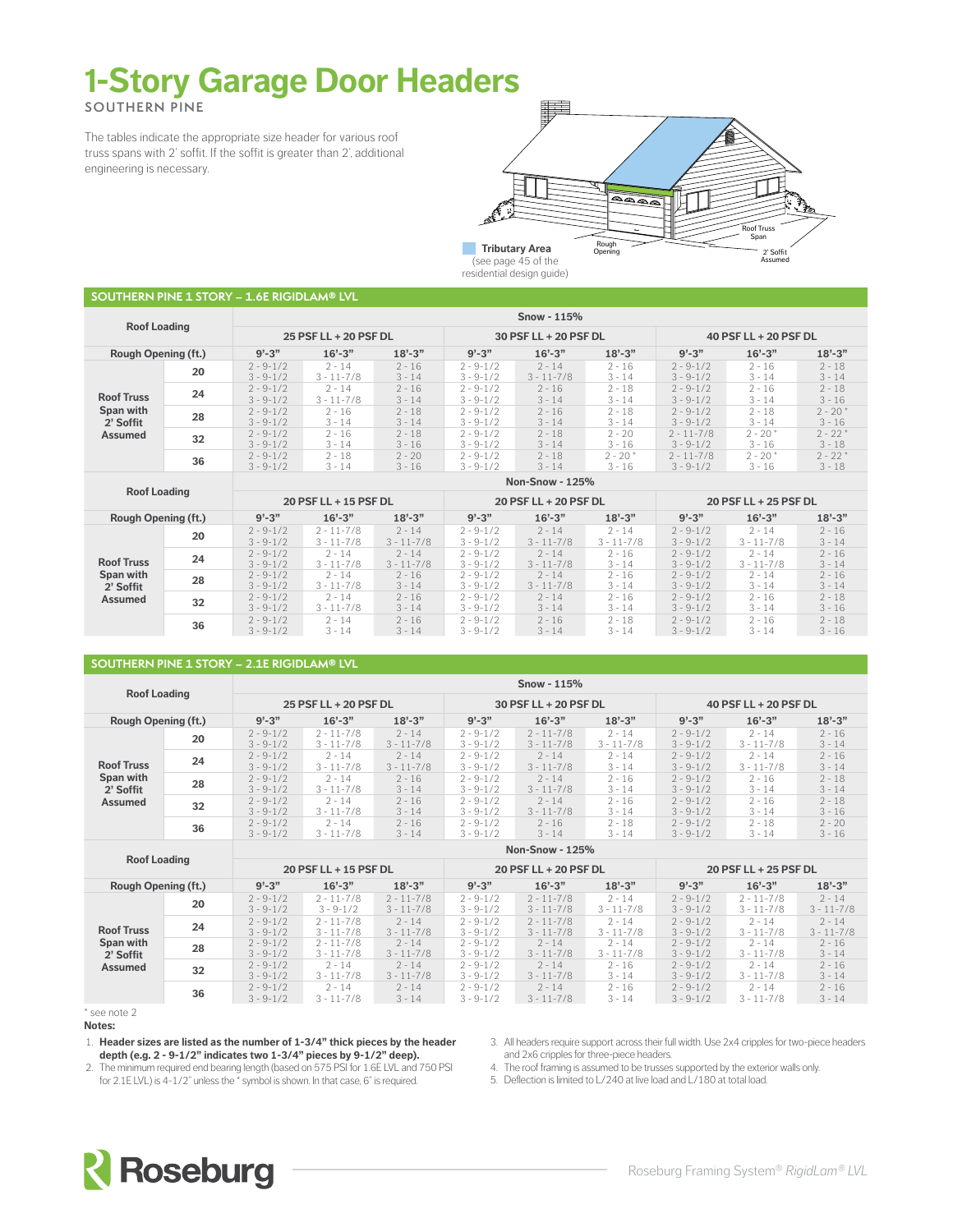# **2-Story Garage Door Headers**

**SOUTHERN PINE**

The tables consider the combined loads from a wall, second story floor (1/4 of total floor joist span) and various roof truss spans with a 2' soffit. Intermediate floor beam assumed. If the soffit exceeds 2', additional engineering will be necessary.



(see page 45 of the residential design guide)

| <b>SOUTHERN PINE 2 STORY – 1.6E RIGIDLAM® LVL</b> |    |                                  |                       |                        |                                  |                                      |                        |                                  |                        |                       |  |  |  |
|---------------------------------------------------|----|----------------------------------|-----------------------|------------------------|----------------------------------|--------------------------------------|------------------------|----------------------------------|------------------------|-----------------------|--|--|--|
|                                                   |    | Snow - $115%$                    |                       |                        |                                  |                                      |                        |                                  |                        |                       |  |  |  |
| <b>Roof Loading</b>                               |    |                                  | 25 PSF LL + 20 PSF DL |                        |                                  | 30 PSF LL + 20 PSF DL                |                        | 40 PSF LL + 20 PSF DL            |                        |                       |  |  |  |
| <b>Rough Opening (ft.)</b>                        |    | $9' - 3"$                        | $16'-3''$             | $18 - 3$               | $9' - 3''$                       | $16'-3''$                            | $18 - 3"$              | $9' - 3''$                       | $16' - 3''$            | $18 - 3"$             |  |  |  |
|                                                   | 20 | $2 - 9 - 1/2$<br>$3 - 9 - 1/2$   | $2 - 18$<br>$3 - 16$  | $2 - 20$<br>$3 - 16$   | $2 - 11 - 7/8$<br>$3 - 9 - 1/2$  | $2 - 18$<br>$3 - 16$                 | $2 - 20$<br>$3 - 18$   | $2 - 11 - 7/8$<br>$3 - 9 - 1/2$  | $2 - 18$<br>$3 - 16$   | $2 - 22*$<br>$3 - 18$ |  |  |  |
| <b>Roof Truss Span</b>                            | 24 | $2 - 11 - 7/8$<br>$3 - 9 - 1/2$  | $2 - 18$<br>$3 - 16$  | $2 - 20*$<br>$3 - 18$  | $2 - 11 - 7/8$<br>$3 - 9 - 1/2$  | $2 - 20*$<br>$3 - 16$                | $2 - 22 *$<br>$3 - 18$ | $2 - 11 - 7/8$<br>$3 - 9 - 1/2$  | $2 - 20*$<br>$3 - 16$  | $2 - 22*$<br>$3 - 18$ |  |  |  |
| with<br>2' Soffit                                 | 28 | $2 - 11 - 7/8$<br>$3 - 9 - 1/2$  | $2 - 20*$<br>$3 - 16$ | $2 - 22 *$<br>$3 - 18$ | $2 - 11 - 7/8$<br>$3 - 9 - 1/2$  | $2 - 20*$<br>$3 - 16$                | $2 - 24*$<br>$3 - 18$  | $2 - 11 - 7/8$<br>$3 - 11 - 7/8$ | $2 - 22 *$<br>$3 - 18$ | $3 - 20$              |  |  |  |
| <b>Assumed</b>                                    | 32 | $2 - 11 - 7/8$<br>$3 - 9 - 1/2$  | $2 - 20*$<br>$3 - 18$ | $3 - 20$               | $2 - 11 - 7/8$<br>$3 - 11 - 7/8$ | $2 - 22 *$<br>$3 - 18$               | $3 - 20$               | $2 - 14$<br>$3 - 11 - 7/8$       | $\sim$<br>$3 - 18$     | $3 - 22$ *            |  |  |  |
| 36                                                |    | $2 - 11 - 7/8$<br>$3 - 11 - 7/8$ | $2 - 22*$<br>$3 - 18$ | $3 - 20*$              | $2 - 14$<br>$3 - 11 - 7/8$       | $\overline{\phantom{a}}$<br>$3 - 18$ | $3 - 20*$              | $2 - 14$<br>$3 - 11 - 7/8$       | $\sim$<br>$3 - 20*$    | $3 - 22*$             |  |  |  |
|                                                   |    | <b>Non-Snow - 125%</b>           |                       |                        |                                  |                                      |                        |                                  |                        |                       |  |  |  |

 $\mathcal{L}^{\mathcal{L}}$ 

| <b>Roof Loading</b>        |    |                                 |                       |                        |                                 |                       |                        |                                  |                        |                        |  |
|----------------------------|----|---------------------------------|-----------------------|------------------------|---------------------------------|-----------------------|------------------------|----------------------------------|------------------------|------------------------|--|
|                            |    |                                 | 20 PSF LL + 15 PSF DL |                        |                                 | 20 PSF LL + 20 PSF DL |                        | 20 PSF LL + 25 PSF DL            |                        |                        |  |
| <b>Rough Opening (ft.)</b> |    | $9' - 3''$                      | $16' - 3''$           | $18 - 3"$              | $9' - 3''$                      | $16' - 3''$           | $18' - 3"$             | $9' - 3''$                       | $16' - 3''$            | $18 - 3$               |  |
|                            | 20 | $2 - 9 - 1/2$<br>$3 - 9 - 1/2$  | $2 - 16$<br>$3 - 14$  | $2 - 18$<br>$3 - 16$   | $2 - 9 - 1/2$<br>$3 - 9 - 1/2$  | $2 - 16$<br>$3 - 14$  | $2 - 18$<br>$3 - 16$   | $2 - 9 - 1/2$<br>$3 - 9 - 1/2$   | $2 - 18$<br>$3 - 16$   | $2 - 20$<br>$3 - 16$   |  |
| <b>Roof Truss Span</b>     | 24 | $2 - 9 - 1/2$<br>$3 - 9 - 1/2$  | $2 - 18$<br>$3 - 16$  | $2 - 20$<br>$3 - 16$   | $2 - 11 - 7/8$<br>$3 - 9 - 1/2$ | $2 - 18$<br>$3 - 16$  | $2 - 20$<br>$3 - 18$   | $2 - 11 - 7/8$<br>$3 - 9 - 1/2$  | $2 - 18$<br>$3 - 16$   | $2 - 20*$<br>$3 - 18$  |  |
| with<br>2' Soffit          | 28 | $2 - 11 - 7/8$<br>$3 - 9 - 1/2$ | $2 - 18$<br>$3 - 16$  | $2 - 20*$<br>$3 - 18$  | $2 - 11 - 7/8$<br>$3 - 9 - 1/2$ | $2 - 18$<br>$3 - 16$  | $2 - 20*$<br>$3 - 18$  | $2 - 11 - 7/8$<br>$3 - 9 - 1/2$  | $2 - 18*$<br>$3 - 16$  | $2 - 22 *$<br>$3 - 18$ |  |
| Assumed                    | 32 | $2 - 11 - 7/8$<br>$3 - 9 - 1/2$ | $2 - 18*$<br>$3 - 16$ | $2 - 20*$<br>$3 - 18$  | $2 - 11 - 7/8$<br>$3 - 9 - 1/2$ | $2 - 20*$<br>$3 - 16$ | $2 - 22 *$<br>$3 - 18$ | $2 - 11 - 7/8$<br>$3 - 9 - 1/2$  | $2 - 20*$<br>$3 - 18$  | $3 - 20$               |  |
|                            | 36 | $2 - 11 - 7/8$<br>$3 - 9 - 1/2$ | $2 - 20*$<br>$3 - 16$ | $2 - 22 *$<br>$3 - 18$ | $2 - 11 - 7/8$<br>$3 - 9 - 1/2$ | $2 - 20*$<br>$3 - 18$ | $3 - 20$               | $2 - 11 - 7/8$<br>$3 - 11 - 7/8$ | $2 - 22 *$<br>$3 - 18$ | $3 - 20*$              |  |

### **SOUTHERN PINE 2 STORY – 2.1E RIGIDLAM® LVL**

| <b>Roof Loading</b>        |    |                                 | Snow - $115%$         |                       |                                 |                       |                        |                                 |                       |                       |  |  |  |  |  |
|----------------------------|----|---------------------------------|-----------------------|-----------------------|---------------------------------|-----------------------|------------------------|---------------------------------|-----------------------|-----------------------|--|--|--|--|--|
|                            |    |                                 | 25 PSF LL + 20 PSF DL |                       |                                 | 30 PSF LL + 20 PSF DL |                        | 40 PSF LL + 20 PSF DL           |                       |                       |  |  |  |  |  |
| <b>Rough Opening (ft.)</b> |    | $9' - 3''$                      | $16' - 3''$           | $18 - 3$              | $9' - 3''$                      | $16' - 3''$           | $18 - 3"$              | $9' - 3''$                      | $16' - 3''$           | $18' - 3''$           |  |  |  |  |  |
|                            | 20 | $2 - 9 - 1/2$<br>$3 - 9 - 1/2$  | $2 - 16$<br>$3 - 14$  | $2 - 18$<br>$3 - 16$  | $2 - 9 - 1/2$<br>$3 - 9 - 1/2$  | $2 - 16$<br>$3 - 14$  | $2 - 18$<br>$3 - 16$   | $2 - 9 - 1/2$<br>$3 - 9 - 1/2$  | $2 - 16$<br>$3 - 14$  | $2 - 18$<br>$3 - 16$  |  |  |  |  |  |
| <b>Roof Truss Span</b>     | 24 | $2 - 9 - 1/2$<br>$3 - 9 - 1/2$  | $2 - 16$<br>$3 - 14$  | $2 - 18$<br>$3 - 16$  | $2 - 9 - 1/2$<br>$3 - 9 - 1/2$  | $2 - 16$<br>$3 - 14$  | $2 - 18$<br>$3 - 16$   | $2 - 11 - 7/8$<br>$3 - 9 - 1/2$ | $2 - 18$<br>$3 - 16$  | $2 - 20$<br>$3 - 18$  |  |  |  |  |  |
| with<br>2' Soffit          | 28 | $2 - 9 - 1/2$<br>$3 - 9 - 1/2$  | $2 - 18$<br>$3 - 16$  | $2 - 20$<br>$3 - 16$  | $2 - 11 - 7/8$<br>$3 - 9 - 1/2$ | $2 - 18$<br>$3 - 16$  | $2 - 20$<br>$3 - 18$   | $2 - 11 - 7/8$<br>$3 - 9 - 1/2$ | $2 - 18$<br>$3 - 16$  | $2 - 20*$<br>$3 - 18$ |  |  |  |  |  |
| Assumed                    | 32 | $2 - 11 - 7/8$<br>$3 - 9 - 1/2$ | $2 - 18$<br>$3 - 16$  | $2 - 20*$<br>$3 - 18$ | $2 - 11 - 7/8$<br>$3 - 9 - 1/2$ | $2 - 18$<br>$3 - 16$  | $2 - 20*$<br>$3 - 18$  | $2 - 11 - 7/8$<br>$3 - 9 - 1/2$ | $2 - 20*$<br>$3 - 16$ | $2 - 22*$<br>$3 - 18$ |  |  |  |  |  |
|                            | 36 | $2 - 11 - 7/8$<br>$3 - 9 - 1/2$ | $2 - 18*$<br>$3 - 16$ | $2 - 22$<br>$3 - 18$  | $2 - 11 - 7/8$<br>$3 - 9 - 1/2$ | $2 - 20*$<br>$3 - 16$ | $2 - 22 *$<br>$3 - 18$ | $2 - 11 - 7/8$<br>$3 - 9 - 1/2$ | $2 - 20*$<br>$3 - 18$ | $3 - 20$              |  |  |  |  |  |
|                            |    | <b>Non-Snow - 125%</b>          |                       |                       |                                 |                       |                        |                                 |                       |                       |  |  |  |  |  |

| <b>Roof Loading</b>        |    |                                 |                       |                      |                                 |                       |                       |                                 |                       |                       |  |  |  |  |
|----------------------------|----|---------------------------------|-----------------------|----------------------|---------------------------------|-----------------------|-----------------------|---------------------------------|-----------------------|-----------------------|--|--|--|--|
|                            |    |                                 | 20 PSF LL + 15 PSF DL |                      |                                 | 20 PSF LL + 20 PSF DL |                       | 20 PSF LL + 25 PSF DL           |                       |                       |  |  |  |  |
| <b>Rough Opening (ft.)</b> |    | $9' - 3''$                      | $16' - 3''$           | $18 - 3"$            | $9' - 3''$                      | $16' - 3''$           | $18' - 3"$            | $9' - 3''$                      | $16' - 3''$           | $18 - 3"$             |  |  |  |  |
|                            | 20 | $2 - 9 - 1/2$<br>$3 - 9 - 1/2$  | $2 - 16$<br>$3 - 14$  | $2 - 16$<br>$3 - 14$ | $2 - 9 - 1/2$<br>$3 - 9 - 1/2$  | $2 - 16$<br>$3 - 14$  | $2 - 18$<br>$3 - 16$  | $2 - 9 - 1/2$<br>$3 - 9 - 1/2$  | $2 - 16$<br>$3 - 14$  | $2 - 18$<br>$3 - 16$  |  |  |  |  |
| <b>Roof Truss Span</b>     | 24 | $2 - 9 - 1/2$<br>$3 - 9 - 1/2$  | $2 - 16$<br>$3 - 14$  | $2 - 18$<br>$3 - 16$ | $2 - 9 - 1/2$<br>$3 - 9 - 1/2$  | $2 - 16$<br>$3 - 14$  | $2 - 18$<br>$3 - 16$  | $2 - 9 - 1/2$<br>$3 - 9 - 1/2$  | $2 - 16$<br>$3 - 14$  | $2 - 18$<br>$3 - 16$  |  |  |  |  |
| with<br>2' Soffit          | 28 | $2 - 9 - 1/2$<br>$3 - 9 - 1/2$  | $2 - 16$<br>$3 - 14$  | $2 - 18$<br>$3 - 16$ | $2 - 9 - 1/2$<br>$3 - 9 - 1/2$  | $2 - 16$<br>$3 - 14$  | $2 - 18$<br>$3 - 16$  | $2 - 9 - 1/2$<br>$3 - 9 - 1/2$  | $2 - 18$<br>$3 - 16$  | $2 - 20$<br>$3 - 16$  |  |  |  |  |
| Assumed                    | 32 | $2 - 9 - 1/2$<br>$3 - 9 - 1/2$  | $2 - 18$<br>$3 - 14$  | $2 - 20$<br>$3 - 16$ | $2 - 11 - 7/8$<br>$3 - 9 - 1/2$ | $2 - 18$<br>$3 - 16$  | $2 - 20$<br>$3 - 18$  | $2 - 11 - 7/8$<br>$3 - 9 - 1/2$ | $2 - 18$<br>$3 - 16$  | $2 - 20*$<br>$3 - 18$ |  |  |  |  |
|                            | 36 | $2 - 11 - 7/8$<br>$3 - 9 - 1/2$ | $2 - 18$<br>$3 - 16$  | $2 - 20$<br>$3 - 18$ | $2 - 11 - 7/8$<br>$3 - 9 - 1/2$ | $2 - 18$<br>$3 - 16$  | $2 - 20*$<br>$3 - 18$ | $2 - 11 - 7/8$<br>$3 - 9 - 1/2$ | $2 - 18*$<br>$3 - 16$ | $2 - 20*$<br>$3 - 18$ |  |  |  |  |

\* see note 3 **Notes:**

1. **Header sizes are listed as the number of 1-3/4" thick pieces by the header depth (e.g. 2 - 9-1/2" indicates two 1-3/4" pieces by 9-1/2" deep).**

4. All headers require support across their full width. Use 2x4 cripples for two-piece headers and 2x6 cripples for three-piece headers.

2. Header sizes are based on the assumption that the floor joists are supported in the middle of the building by a beam or wall.

3. The minimum required end bearing length (based on 575 PSI for 1.6E LVL and 750 PSI for 2.1E LVL) is 4-1/2" unless the \* symbol is shown. In that case, 6" is required.

5. Header sizes are based on residential floor loading of 40 PSF live load, 10 PSF dead load

and 80 PLF wall load. The roof framing must be trusses supported by the exterior walls only. 6. Deflection is limited to L/360 at live load and L/240 at total load.

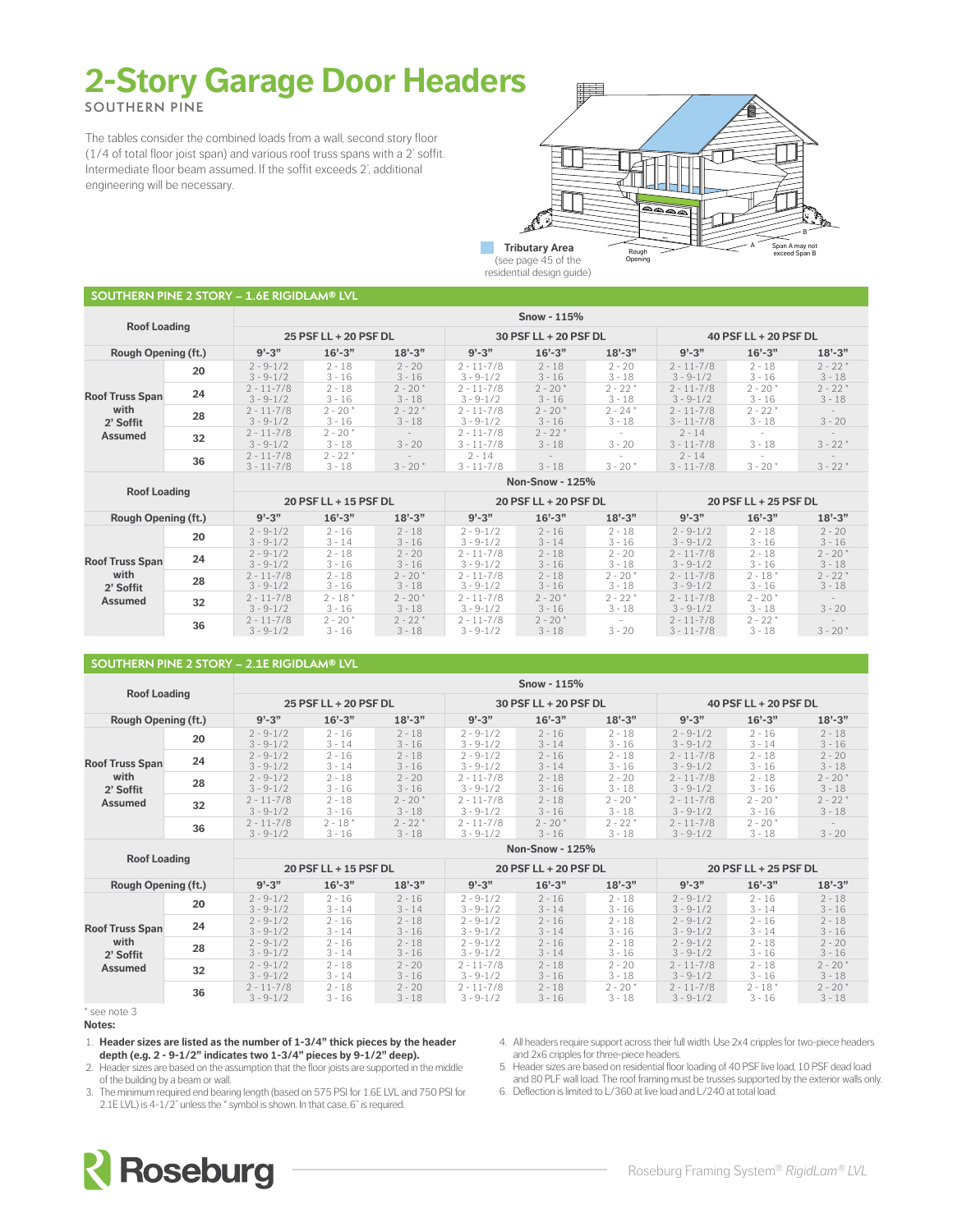# **1-Story Window & Patio Door Headers**

**SOUTHERN PINE**

The tables indicate the appropriate size header for various roof truss spans with 2' soffit. If the soffit is greater than 2', additional engineering is necessary.



**SOUTHERN PINE 1 STORY – 1.6E RIGIDLAM® LVL**

| <b>Roof Loading</b>        |    |                                | Snow - 115%                    |                                 |                                  |                            |                                |                                        |                                  |                                  |                      |  |  |  |  |
|----------------------------|----|--------------------------------|--------------------------------|---------------------------------|----------------------------------|----------------------------|--------------------------------|----------------------------------------|----------------------------------|----------------------------------|----------------------|--|--|--|--|
|                            |    |                                |                                | 25 PSF LL + 20 PSF DL           |                                  |                            | 40 PSF LL + 20 PSF DL          |                                        |                                  |                                  |                      |  |  |  |  |
| <b>Rough Opening (ft.)</b> |    | $6'-0''$                       | $8' - 0''$                     | $9' - 0''$                      | $10'-0$ "                        | $12 - 0$ "                 | $6' - 0''$                     | $8' - 0''$                             | $9' - 0''$                       | $10' - 0''$                      | $12 - 0$ "           |  |  |  |  |
|                            | 20 | $2 - 9 - 1/2$<br>$3 - 9 - 1/2$ | $2 - 9 - 1/2$<br>$3 - 9 - 1/2$ | $2 - 9 - 1/2$<br>$3 - 9 - 1/2$  | $2 - 11 - 7/8$<br>$3 - 9 - 1/2$  | $2 - 14$<br>$3 - 11 - 7/8$ | $2 - 9 - 1/2$<br>$3 - 9 - 1/2$ | $2 - 9 - 1/2$<br>$3 - 9 - 1/2$         | $2 - 11 - 7/8$<br>$3 - 9 - 1/2$  | $2 - 11 - 7/8$<br>$3 - 11 - 7/8$ | $2 - 16$<br>$3 - 14$ |  |  |  |  |
| <b>Roof Truss</b>          | 24 | $2 - 9 - 1/2$<br>$3 - 9 - 1/2$ | $2 - 9 - 1/2$<br>$3 - 9 - 1/2$ | $2 - 9 - 1/2$<br>$3 - 9 - 1/2$  | $2 - 11 - 7/8$<br>$3 - 9 - 1/2$  | $2 - 14$<br>$3 - 14$       | $2 - 9 - 1/2$<br>$3 - 9 - 1/2$ | $2 - 9 - 1/2$<br>$3 - 9 - 1/2$         | $2 - 11 - 7/8$<br>$3 - 9 - 1/2$  | $2 - 14$<br>$3 - 11 - 7/8$       | $2 - 16$<br>$3 - 14$ |  |  |  |  |
| Span with<br>2' Soffit     | 28 | $2 - 9 - 1/2$<br>$3 - 9 - 1/2$ | $2 - 9 - 1/2$<br>$3 - 9 - 1/2$ | $2 - 11 - 7/8$<br>$3 - 9 - 1/2$ | $2 - 11 - 7/8$<br>$3 - 11 - 7/8$ | $2 - 16$<br>$3 - 14$       | $2 - 9 - 1/2$<br>$3 - 9 - 1/2$ | $2 - 9 - 1/2$<br>$3 - 9 - 1/2$         | $2 - 11 - 7/8$<br>$3 - 11 - 7/8$ | $2 - 14$<br>$3 - 11 - 7/8$       | $2 - 18$<br>$3 - 14$ |  |  |  |  |
| Assumed                    | 32 | $2 - 9 - 1/2$<br>$3 - 9 - 1/2$ | $2 - 9 - 1/2$<br>$3 - 9 - 1/2$ | $2 - 11 - 7/8$<br>$3 - 9 - 1/2$ | $2 - 14$<br>$3 - 11 - 7/8$       | $2 - 16$<br>$3 - 14$       | $2 - 9 - 1/2$<br>$3 - 9 - 1/2$ | $1 - 7/8$<br>$2 - 1$<br>$3 - 9 - 1/2$  | $2 - 11 - 7/8$<br>$3 - 11 - 7/8$ | $2 - 14$<br>$3 - 11 - 7/8$       | $2 - 18$<br>$3 - 16$ |  |  |  |  |
| 36                         |    | $2 - 9 - 1/2$<br>$3 - 9 - 1/2$ | $2 - 9 - 1/2$<br>$3 - 9 - 1/2$ | $2 - 11 - 7/8$<br>$3 - 9 - 1/2$ | $2 - 14$<br>$3 - 11 - 7/8$       | $2 - 16$<br>$3 - 14$       | $2 - 9 - 1/2$<br>$3 - 9 - 1/2$ | $11 - 7/8$<br>$2 - 1$<br>$3 - 9 - 1/2$ | $2 - 14$<br>$3 - 11 - 7/8$       | $2 - 14$<br>$3 - 11 - 7/8$       | $2 - 18$<br>$3 - 16$ |  |  |  |  |
|                            |    |                                |                                |                                 |                                  | <b>Non-Snow - 125%</b>     |                                |                                        |                                  |                                  |                      |  |  |  |  |

| <b>Roof Loading</b>                                           |    |                                |                                |                                     |                                  |                            |                                |                                |                                 |                                  |                            |  |
|---------------------------------------------------------------|----|--------------------------------|--------------------------------|-------------------------------------|----------------------------------|----------------------------|--------------------------------|--------------------------------|---------------------------------|----------------------------------|----------------------------|--|
|                                                               |    |                                |                                | 20 PSF LL + 15 PSF DL               |                                  |                            | 20 PSF LL + 25 PSF DL          |                                |                                 |                                  |                            |  |
| <b>Rough Opening (ft.)</b>                                    |    | $6'-0$ "                       | $8'-0$ "                       | $9'-0$ "                            | $10'-0$ "                        | $12 - 0'$                  | $6'-0'$                        | $8' - 0'$                      | $9'-0$ "                        | $10 - 0$ "                       | $12 - 0$ "                 |  |
| <b>Roof Truss</b><br>Span with<br>2' Soffit<br><b>Assumed</b> | 20 | $2 - 9 - 1/2$<br>$3 - 9 - 1/2$ | $2 - 9 - 1/2$<br>$3 - 9 - 1/2$ | $2 - 9 - 1/2$<br>$3 - 9 - 1/2$      | $2 - 9 - 1/2$<br>$3 - 9 - 1/2$   | $2 - 14$<br>$3 - 11 - 7/8$ | $2 - 9 - 1/2$<br>$3 - 9 - 1/2$ | $2 - 9 - 1/2$<br>$3 - 9 - 1/2$ | $2 - 9 - 1/2$<br>$3 - 9 - 1/2$  | $2 - 11 - 7/8$<br>$3 - 9 - 1/2$  | $2 - 14$<br>$3 - 11 - 7/8$ |  |
|                                                               | 24 | $2 - 9 - 1/2$<br>$3 - 9 - 1/2$ | $2 - 9 - 1/2$<br>$3 - 9 - 1/2$ | $2 - 9 - 1/2$<br>$3 - 9 - 1/2$      | $2 - 11 - 7/8$<br>$3 - 9 - 1/2$  | $2 - 14$<br>$3 - 11 - 7/8$ | $2 - 9 - 1/2$<br>$3 - 9 - 1/2$ | $2 - 9 - 1/2$<br>$3 - 9 - 1/2$ | $2 - 9 - 1/2$<br>$3 - 9 - 1/2$  | $2 - 11 - 7/8$<br>$3 - 9 - 1/2$  | $2 - 14$<br>$3 - 14$       |  |
|                                                               | 28 | $2 - 9 - 1/2$<br>$3 - 9 - 1/2$ | $2 - 9 - 1/2$<br>$3 - 9 - 1/2$ | $2 - 9 - 1/2$<br>$3 - 9 - 1/2$      | $2 - 11 - 7/8$<br>$3 - 9 - 1/2$  | $2 - 14$<br>$3 - 11 - 7/8$ | $2 - 9 - 1/2$<br>$3 - 9 - 1/2$ | $2 - 9 - 1/2$<br>$3 - 9 - 1/2$ | $2 - 11 - 7/8$<br>$3 - 9 - 1/2$ | $2 - 11 - 7/8$<br>$3 - 11 - 7/8$ | $2 - 16$<br>$3 - 14$       |  |
|                                                               | 32 | $2 - 9 - 1/2$<br>$3 - 9 - 1/2$ | $2 - 9 - 1/2$<br>$3 - 9 - 1/2$ | $2 - 9 - 1/2$<br>$3 - 9 - 1/2$      | $2 - 11 - 7/8$<br>$3 - 9 - 1/2$  | $2 - 14$<br>$3 - 14$       | $2 - 9 - 1/2$<br>$3 - 9 - 1/2$ | $2 - 9 - 1/2$<br>$3 - 9 - 1/2$ | $2 - 11 - 7/8$<br>$3 - 9 - 1/2$ | $2 - 14$<br>$3 - 11 - 7/8$       | $2 - 16$<br>$3 - 14$       |  |
|                                                               | 36 | $2 - 9 - 1/2$<br>$3 - 9 - 1/2$ | $2 - 9 - 1/2$<br>$3 - 9 - 1/2$ | $1 - 7/8$<br>2 - 1<br>$3 - 9 - 1/2$ | $2 - 11 - 7/8$<br>$3 - 11 - 7/8$ | $2 - 16$<br>$3 - 14$       | $2 - 9 - 1/2$<br>$3 - 9 - 1/2$ | $2 - 9 - 1/2$<br>$3 - 9 - 1/2$ | $2 - 11 - 7/8$<br>$3 - 9 - 1/2$ | $2 - 14$<br>$3 - 11 - 7/8$       | $2 - 16$<br>$3 - 14$       |  |

### **SOUTHERN PINE 1 STORY – 2.1E RIGIDLAM® LVL**

| <b>Roof Loading</b>                                    |    | Snow - $115%$                  |                                |                                     |                                  |                                  |                                |                                |                                 |                                  |                            |  |
|--------------------------------------------------------|----|--------------------------------|--------------------------------|-------------------------------------|----------------------------------|----------------------------------|--------------------------------|--------------------------------|---------------------------------|----------------------------------|----------------------------|--|
|                                                        |    |                                |                                | 25 PSF LL + 20 PSF DL               |                                  |                                  | 40 PSF LL + 20 PSF DL          |                                |                                 |                                  |                            |  |
| Rough Opening (ft.)                                    |    | $6' - 0''$                     | $8' - 0''$                     | $9' - 0''$                          | $10'-0$ "                        | $12 - 0$ "                       | $6'-0''$                       | $8' - 0''$                     | $9' - 0''$                      | $10'-0$ "                        | $12 - 0$ "                 |  |
|                                                        | 20 | $2 - 9 - 1/2$<br>$3 - 9 - 1/2$ | $2 - 9 - 1/2$<br>$3 - 9 - 1/2$ | $2 - 9 - 1/2$<br>$3 - 9 - 1/2$      | $2 - 9 - 1/2$<br>$3 - 9 - 1/2$   | $2 - 11 - 7/8$<br>$3 - 11 - 7/8$ | $2 - 9 - 1/2$<br>$3 - 9 - 1/2$ | $2 - 9 - 1/2$<br>$3 - 9 - 1/2$ | $2 - 9 - 1/2$<br>$3 - 9 - 1/2$  | $2 - 11 - 7/8$<br>$3 - 9 - 1/2$  | $2 - 14$<br>$3 - 11 - 7/8$ |  |
| <b>Roof Truss</b><br>Span with<br>2' Soffit<br>Assumed | 24 | $2 - 9 - 1/2$<br>$3 - 9 - 1/2$ | $2 - 9 - 1/2$<br>$3 - 9 - 1/2$ | $2 - 9 - 1/2$<br>$3 - 9 - 1/2$      | $2 - 11 - 7/8$<br>$3 - 9 - 1/2$  | $2 - 14$<br>$3 - 11 - 7/8$       | $2 - 9 - 1/2$<br>$3 - 9 - 1/2$ | $2 - 9 - 1/2$<br>$3 - 9 - 1/2$ | $2 - 9 - 1/2$<br>$3 - 9 - 1/2$  | $2 - 11 - 7/8$<br>$3 - 9 - 1/2$  | $2 - 14$<br>$3 - 14$       |  |
|                                                        | 28 | $2 - 9 - 1/2$<br>$3 - 9 - 1/2$ | $2 - 9 - 1/2$<br>$3 - 9 - 1/2$ | $2 - 9 - 1/2$<br>$3 - 9 - 1/2$      | $2 - 11 - 7/8$<br>$3 - 9 - 1/2$  | $2 - 14$<br>$3 - 11 - 7/8$       | $2 - 9 - 1/2$<br>$3 - 9 - 1/2$ | $2 - 9 - 1/2$<br>$3 - 9 - 1/2$ | $2 - 11 - 7/8$<br>$3 - 9 - 1/2$ | $2 - 11 - 7/8$<br>$3 - 11 - 7/8$ | $2 - 16$<br>$3 - 14$       |  |
|                                                        | 32 | $2 - 9 - 1/2$<br>$3 - 9 - 1/2$ | $2 - 9 - 1/2$<br>$3 - 9 - 1/2$ | $2 - 9 - 1/2$<br>$3 - 9 - 1/2$      | $2 - 11 - 7/8$<br>$3 - 9 - 1/2$  | $2 - 14$<br>$3 - 11 - 7/8$       | $2 - 9 - 1/2$<br>$3 - 9 - 1/2$ | $2 - 9 - 1/2$<br>$3 - 9 - 1/2$ | $2 - 11 - 7/8$<br>$3 - 9 - 1/2$ | $2 - 14$<br>$3 - 11 - 7/8$       | $2 - 16$<br>$3 - 14$       |  |
|                                                        | 36 | $2 - 9 - 1/2$<br>$3 - 9 - 1/2$ | $2 - 9 - 1/2$<br>$3 - 9 - 1/2$ | $1 - 7/8$<br>2 - 1<br>$3 - 9 - 1/2$ | $2 - 11 - 7/8$<br>$3 - 11 - 7/8$ | $2 - 16$<br>$3 - 14$             | $2 - 9 - 1/2$<br>$3 - 9 - 1/2$ | $2 - 9 - 1/2$<br>$3 - 9 - 1/2$ | $2 - 11 - 7/8$<br>$3 - 9 - 1/2$ | $2 - 14$<br>$3 - 11 - 7/8$       | $2 - 16$<br>$3 - 14$       |  |
|                                                        |    |                                |                                |                                     |                                  | <b>Non-Snow - 125%</b>           |                                |                                |                                 |                                  |                            |  |

| <b>Roof Loading</b>                                           |    | 11911 21101<br>----            |                                |                                |                                 |                                        |                                |                                |                                 |                                  |                                  |  |
|---------------------------------------------------------------|----|--------------------------------|--------------------------------|--------------------------------|---------------------------------|----------------------------------------|--------------------------------|--------------------------------|---------------------------------|----------------------------------|----------------------------------|--|
|                                                               |    |                                |                                | 20 PSF LL + 15 PSF DL          |                                 |                                        | 20 PSF LL + 25 PSF DL          |                                |                                 |                                  |                                  |  |
| <b>Rough Opening (ft.)</b>                                    |    | $6'-0''$                       | $8' - 0''$                     | $9' - 0''$                     | $10'-0$ "                       | $12' - 0''$                            | $6'-0''$                       | $8' - 0''$                     | $9' - 0''$                      | $10'-0$ "                        | $12' - 0''$                      |  |
|                                                               | 20 | $2 - 9 - 1/2$<br>$3 - 9 - 1/2$ | $2 - 9 - 1/2$<br>$3 - 9 - 1/2$ | $2 - 9 - 1/2$<br>$3 - 9 - 1/2$ | $2 - 9 - 1/2$<br>$3 - 9 - 1/2$  | $11 - 7/8$<br>$2 - 1$<br>$3 - 9 - 1/2$ | $2 - 9 - 1/2$<br>$3 - 9 - 1/2$ | $2 - 9 - 1/2$<br>$3 - 9 - 1/2$ | $2 - 9 - 1/2$<br>$3 - 9 - 1/2$  | $2 - 9 - 1/2$<br>$3 - 9 - 1/2$   | $2 - 11 - 7/8$<br>$3 - 11 - 7/8$ |  |
| <b>Roof Truss</b><br>Span with<br>2' Soffit<br><b>Assumed</b> | 24 | $2 - 9 - 1/2$<br>$3 - 9 - 1/2$ | $2 - 9 - 1/2$<br>$3 - 9 - 1/2$ | $2 - 9 - 1/2$<br>$3 - 9 - 1/2$ | $2 - 9 - 1/2$<br>$3 - 9 - 1/2$  | $2 - 11 - 7/8$<br>$3 - 11 - 7/8$       | $2 - 9 - 1/2$<br>$3 - 9 - 1/2$ | $2 - 9 - 1/2$<br>$3 - 9 - 1/2$ | $2 - 9 - 1/2$<br>$3 - 9 - 1/2$  | $2 - 11 - 7/8$<br>$3 - 9 - 1/2$  | $2 - 14$<br>$3 - 11 - 7/8$       |  |
|                                                               | 28 | $2 - 9 - 1/2$<br>$3 - 9 - 1/2$ | $2 - 9 - 1/2$<br>$3 - 9 - 1/2$ | $2 - 9 - 1/2$<br>$3 - 9 - 1/2$ | $2 - 9 - 1/2$<br>$3 - 9 - 1/2$  | $2 - 14$<br>$3 - 11 - 7/8$             | $2 - 9 - 1/2$<br>$3 - 9 - 1/2$ | $2 - 9 - 1/2$<br>$3 - 9 - 1/2$ | $2 - 9 - 1/2$<br>$3 - 9 - 1/2$  | $2 - 11 - 7/8$<br>$3 - 9 - 1/2$  | $2 - 14$<br>$3 - 11 - 7/8$       |  |
|                                                               | 32 | $2 - 9 - 1/2$<br>$3 - 9 - 1/2$ | $2 - 9 - 1/2$<br>$3 - 9 - 1/2$ | $2 - 9 - 1/2$<br>$3 - 9 - 1/2$ | $2 - 11 - 7/8$<br>$3 - 9 - 1/2$ | $2 - 14$<br>$3 - 11 - 7/8$             | $2 - 9 - 1/2$<br>$3 - 9 - 1/2$ | $2 - 9 - 1/2$<br>$3 - 9 - 1/2$ | $2 - 9 - 1/2$<br>$3 - 9 - 1/2$  | $2 - 11 - 7/8$<br>$3 - 9 - 1/2$  | $2 - 14$<br>$3 - 11 - 7/8$       |  |
|                                                               | 36 | $2 - 9 - 1/2$<br>$3 - 9 - 1/2$ | $2 - 9 - 1/2$<br>$3 - 9 - 1/2$ | $2 - 9 - 1/2$<br>$3 - 9 - 1/2$ | $2 - 11 - 7/8$<br>$3 - 9 - 1/2$ | $2 - 14$<br>$3 - 11 - 7/8$             | $2 - 9 - 1/2$<br>$3 - 9 - 1/2$ | $2 - 9 - 1/2$<br>$3 - 9 - 1/2$ | $2 - 11 - 7/8$<br>$3 - 9 - 1/2$ | $2 - 11 - 7/8$<br>$3 - 11 - 7/8$ | $2 - 16$<br>$3 - 14$             |  |

\* see note 2 **Notes:**

1. **Header sizes are listed as the number of 1-3/4" thick pieces by the header depth (e.g. 2 - 9-1/2" indicates two 1-3/4" pieces by 9-1/2" deep).**

3. All headers require support across their full width. Use 2x4 cripples for two piece headers and 2x6 cripples for three piece headers.

2. The minimum required bearing length (based on 575 PSI for 1.6E LVL and 750 PSI for 2.1E LVL) is 4-1/2" unless the \* symbol is shown. In that case, 6" is required.

4. The roof framing is assumed to be trusses supported by the exterior walls only.

5. Deflection is limited to L/240 at live load and the lesser of L/180 or 5/16" at total load.